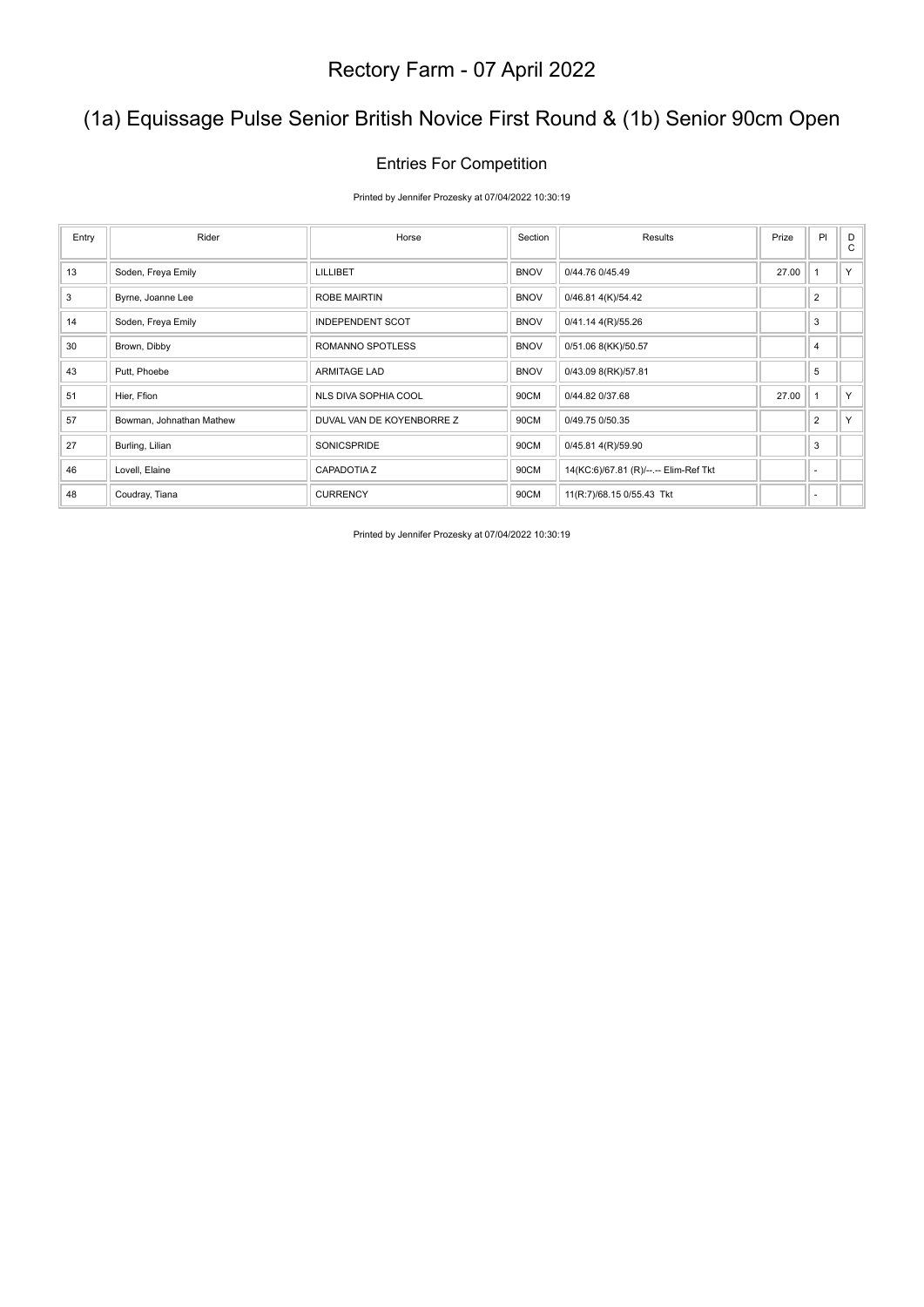## (2a) Nupafeed Supplements Senior Discovery - First Round & (2b) Senior 1.00m Open

#### Entries For Competition

Printed by Jennifer Prozesky at 07/04/2022 11:22:06

| Entry          | Rider                   | Horse                           | Section | Results                           | Prize | PI                       | D<br>C |
|----------------|-------------------------|---------------------------------|---------|-----------------------------------|-------|--------------------------|--------|
| 34             | Lloyd Townshend, Hattie | <b>IANAMORKA</b>                | D       | 0/40.31 0/40.64                   | 32.00 |                          | Y      |
| $\mathbf{1}$   | Jackson, Hannah         | MANS VAN DE SENT                | D       | 0/47.30 0/46.81                   | 25.00 | $\overline{2}$           | Y      |
| 18             | Hodson, Debby           | <b>IRIS-MERE</b>                | D       | 0/45.75 0/48.92                   | 22.00 | 3                        | Y      |
| 43             | Putt, Phoebe            | <b>ARMITAGE LAD</b>             | D       | 0/42.93 4(K)/42.66                |       | 4                        |        |
| 14             | Soden, Freya Emily      | <b>INDEPENDENT SCOT</b>         | D       | 4(K)/41.16 4(K)/43.37             |       | 5                        |        |
| 13             | Soden, Freya Emily      | <b>LILLIBET</b>                 | D       | 8(KK)/42.98 4(K)/44.33            |       | 6                        |        |
| 30             | Brown, Dibby            | ROMANNO SPOTLESS                | D       | 0/49.05 12(KKK)/54.70             |       | $\overline{7}$           |        |
| 51             | Hier, Ffion             | NLS DIVA SOPHIA COOL            | 1.00M   | 0/41.21 0/36.62                   | 32.00 | 1                        | Y      |
| 28             | Cooke, Ruby             | <b>CAVALIER MIDNIGHT VELVET</b> | 1.00M   | 0/42.74 0/36.97                   |       | $\overline{2}$           | Y      |
| 27             | Burling, Lilian         | <b>SONICSPRIDE</b>              | D       | 0/43.60 (RKR)/--.-- Elim-Ref      |       | $\sim$                   |        |
| 22             | Collinge, Lucy          | <b>KILCLOGHER LOUIS</b>         | D       | 23(R:19)/80.50 (R)/--.-- Elim-Ref |       | ٠                        |        |
| 47             | Read, Carly             | <b>LARAGH SWEENEY</b>           | D       | 0/49.11 (KFR)/--.-- Elim-FR       |       | ٠                        |        |
| $\overline{4}$ | Lennon De Marco, Mia    | <b>DRUMIN BARRONESS</b>         | D       | (RR)/--.-- Elim-Ref               |       | ٠                        |        |
| 4              | Lennon De Marco, Mia    | <b>DRUMIN BARRONESS</b>         | D       | 4(K)/58.44 0/44.27 HC             |       | $\overline{\phantom{a}}$ |        |

Printed by Jennifer Prozesky at 07/04/2022 11:22:06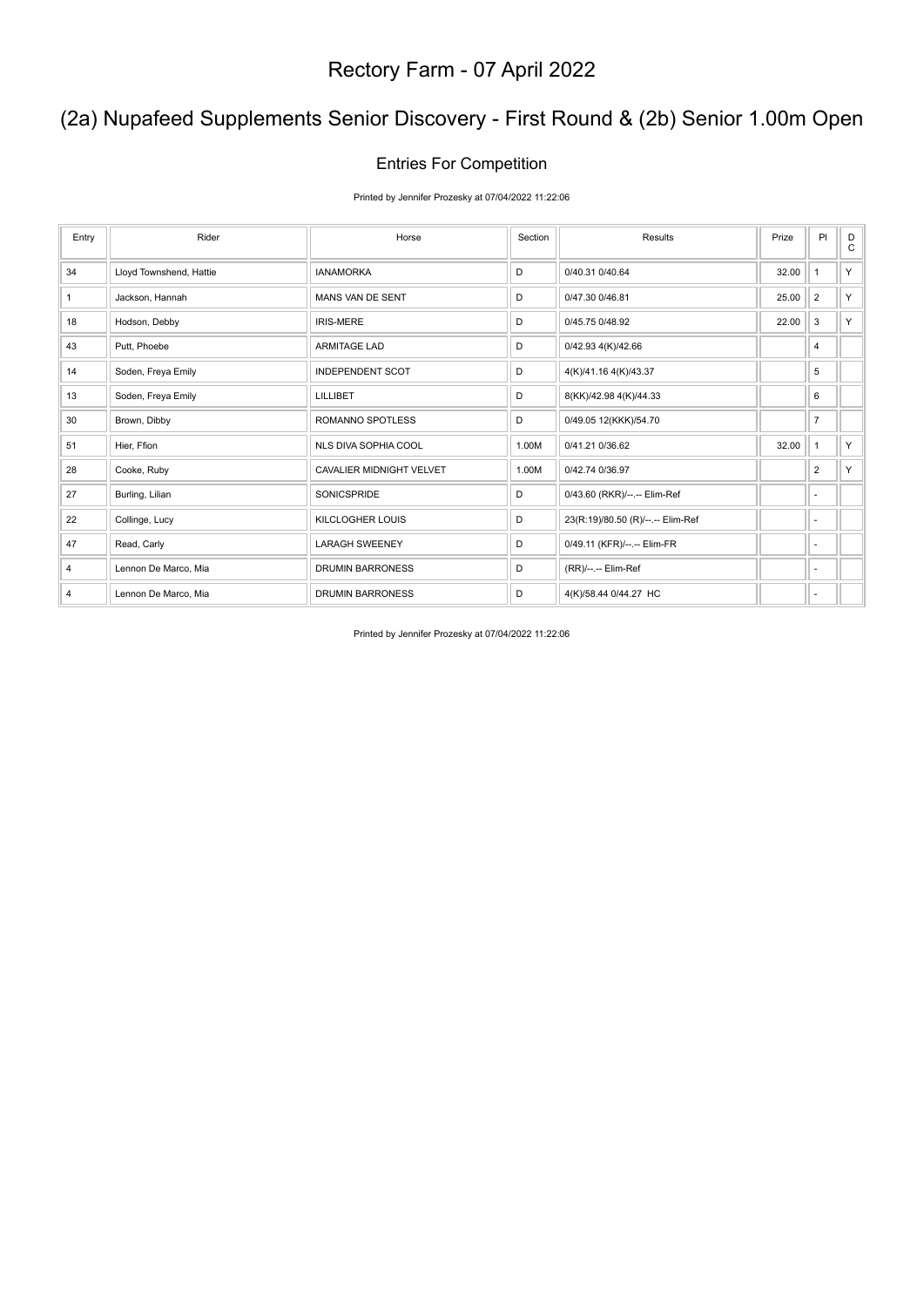## 3 Senior 1.05m Open

### Entries For Competition

Printed by Jennifer Prozesky at 07/04/2022 12:12:21

| Entry          | Rider                   | Horse                           | Results               | Prize | PI             | D<br>$\mathbf C$ |
|----------------|-------------------------|---------------------------------|-----------------------|-------|----------------|------------------|
| 28             | Cooke, Ruby             | <b>CAVALIER MIDNIGHT VELVET</b> | 0/43.34 0/48.04       | 32.00 | $\mathbf{1}$   | Y                |
| 11             | Campbell, Nicholas      | <b>GOLDEN SPIRIT V</b>          | 0/46.75 0/52.61       | 25.00 | $\overline{2}$ | Y.               |
| 18             | Hodson, Debby           | <b>IRIS-MERE</b>                | 0/43.43 0/53.44       | 22.00 | $\mathbf{3}$   | Y                |
| 58             | Bowman, Anne Rachael    | <b>DIAVOLA DES FORETS</b>       | 0/45.23 0/54.08       |       | 4              | Y                |
| 29             | Cooke, Ruby             | DIATENDRO COCO CHANEL           | 0/47.88 0/54.46       |       | 5              | Y                |
| 44             | Putt. Phoebe            | <b>JALEXIA</b>                  | 0/40.43 0/58.12       |       | 6              | Y                |
| 22             | Collinge, Lucy          | <b>KILCLOGHER LOUIS</b>         | 0/51.55 0/72.01       |       | $\overline{7}$ | Y.               |
| 10             | Campbell, Marnie        | DANAJOY DORTHAIRE               | 4(K)/53.73 0/59.83    |       | 8              |                  |
| 56             | Bowman, Anne Rachael    | POPSTAR IV                      | 0/45.99 4(K)/60.17    |       | 9              |                  |
| 32             | Austin, Andy            | <b>COLDPLAY III</b>             | 4(K)/50.03 0/70.54    |       | 10             |                  |
| 2              | Kent, Amanda            | QUEEN VAN DE STEENVELDHOEVE     | 0/47.48 8(KK)/55.33   |       | 11             |                  |
| 42             | Read, Camilla Charlotte | <b>COMTE DU BRETTON</b>         | 4(K)/53.68 4(K)/71.63 |       | 12             |                  |
| $\overline{4}$ | Lennon De Marco, Mia    | <b>DRUMIN BARRONESS</b>         | 0/41.77 0/48.76 HC    |       | ٠              |                  |

Printed by Jennifer Prozesky at 07/04/2022 12:12:21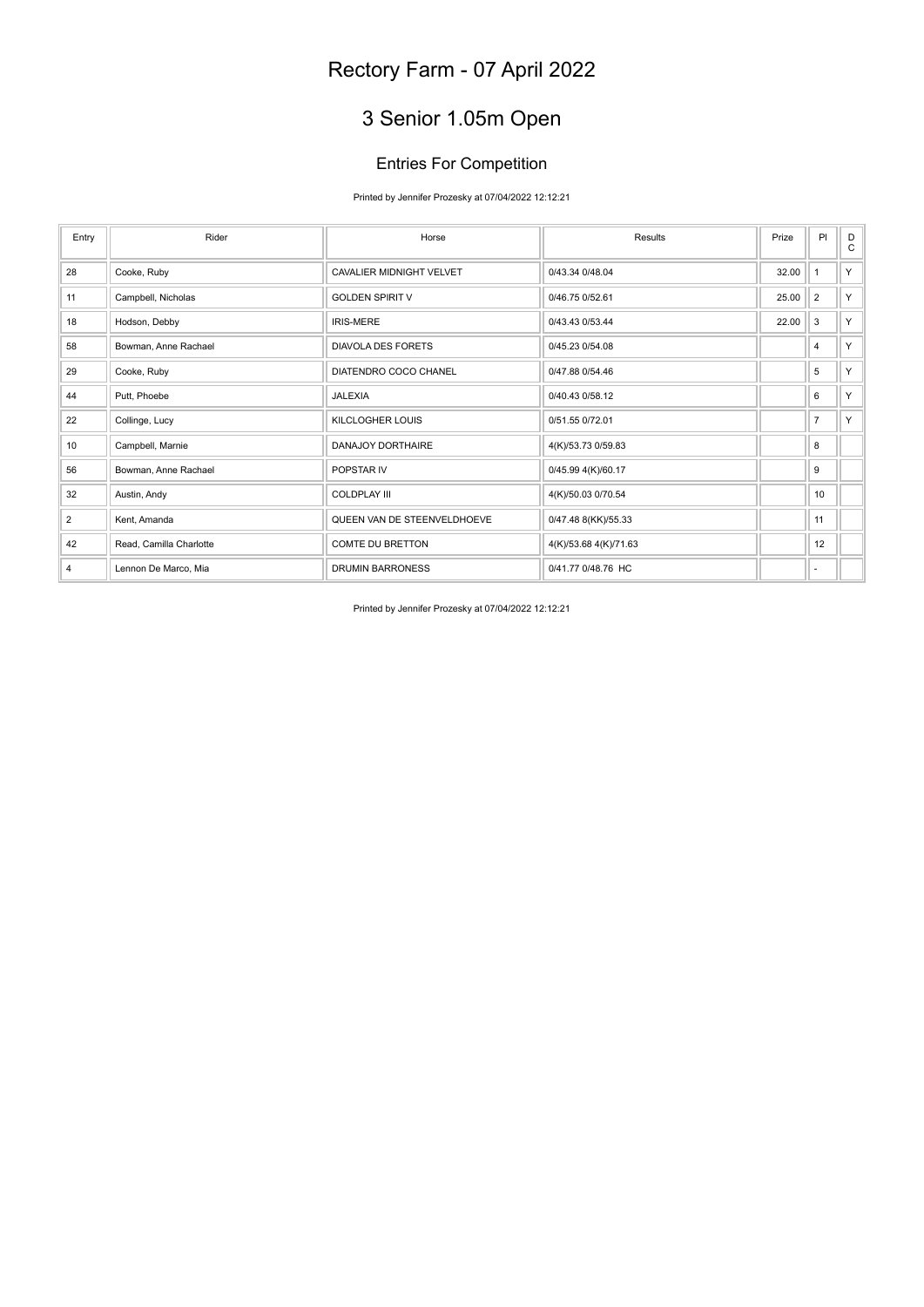## (4a) Senior Newcomers - First Round & (4b) Senior 1.10m Open

### Entries For Competition

Printed by Jennifer Prozesky at 07/04/2022 13:03:34

| Entry | Rider                   | Horse                       | Section | Results                     | Prize | PI             | D<br>C |
|-------|-------------------------|-----------------------------|---------|-----------------------------|-------|----------------|--------|
|       |                         |                             |         |                             |       |                |        |
| 36    | Chancellor, Celia       | EMILIA V II                 | N       | 0/48.14 0/51.52             | 42.00 | 1              | Y.     |
| 31    | Chittleburgh, Sara      | <b>SWISS MAID</b>           | N       | 0/44.02 0/52.10             | 32.00 | $\overline{2}$ | Y.     |
| 11    | Campbell, Nicholas      | <b>GOLDEN SPIRIT V</b>      | N       | 0/46.31 0/53.11             | 22.00 | 3              | Y.     |
| 10    | Campbell, Marnie        | <b>DANAJOY DORTHAIRE</b>    | N       | 0/51.94 0/63.77             |       | $\overline{4}$ | Y.     |
| 17    | Hooker, Bradford        | <b>CASSINI'S JAMES</b>      | N       | 0/50.74 4(K)/51.48          |       | 5              |        |
| 29    | Cooke, Ruby             | DIATENDRO COCO CHANEL       | N       | 0/47.63 4(K)/56.04          |       | 6              |        |
| 15    | Hooker, Bradford        | STAND BACK KANNAN           | N       | 0/49.07 4(K)/57.87          |       | $\overline{7}$ |        |
| 38    | Morris, Eve             | GASSARA                     | 1.10M   | 0/50.68 8(KK)/61.86         |       | 8              |        |
| 42    | Read, Camilla Charlotte | <b>COMTE DU BRETTON</b>     | 1.10M   | 4(K)/57.29 4(K)/69.17       |       | 9              |        |
| 2     | Kent, Amanda            | QUEEN VAN DE STEENVELDHOEVE | N       | 4(K)/48.93 8(KK)/68.91      |       | 10             |        |
| 35    | Lloyd Townshend, Hattie | <b>GLOBAL HALIFAX</b>       | N       | 0/45.23 (WC)/--.-- Elim-EOC |       | ٠              |        |
| 54    | Hughes, Phoebe          | <b>FABRIS</b>               | 1.10M   | 8(KK)/47.16 0/56.62 Tkt     |       | ٠              |        |

Printed by Jennifer Prozesky at 07/04/2022 13:03:34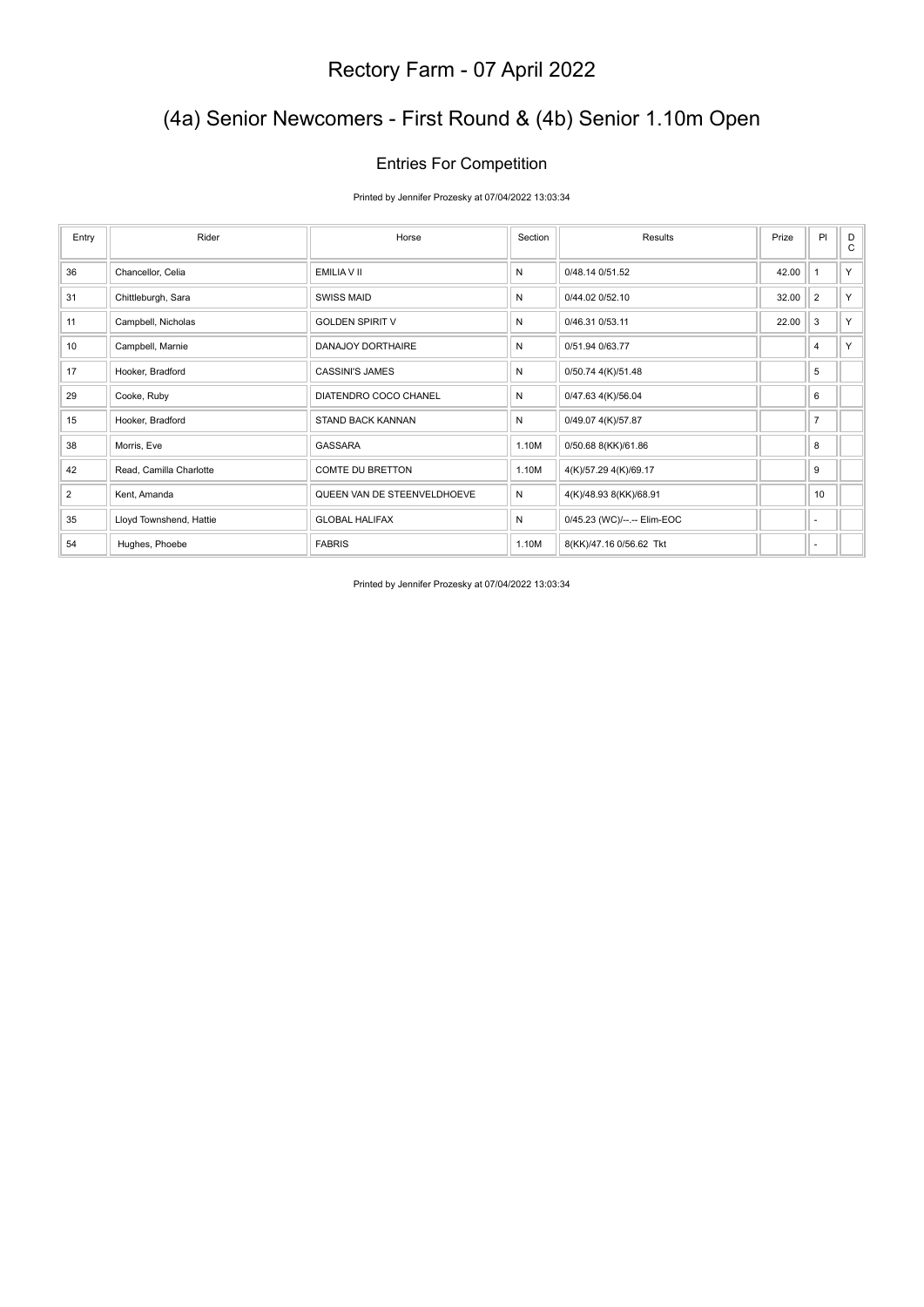### (5a) National 1.15m Members Cup Qualifier & (5b) Senior 1.15m Open (inc. the National 1.15m Members Cup Qualifier)

### Entries For Competition

Printed by Jennifer Prozesky at 07/04/2022 13:56:01

| Entry | Rider                   | Horse                   | Section | Results                   | Prize | PI             | D<br>C |
|-------|-------------------------|-------------------------|---------|---------------------------|-------|----------------|--------|
| 20    | Austin, Sophie Ellen    | EMMY Z                  | BM1.15  | 0/42.95 0/52.23           | 52.00 |                | Y.     |
| 37    | Pickford, Chloe         | <b>BARNEY BUBBLES</b>   | BM1.15  | 0/43.21 0/55.41           | 37.00 | $\overline{2}$ | Y.     |
| 39    | Helano, Victoria        | <b>GAVROCHE II</b>      | BM1.15  | 0/44.66 0/60.70           | 27.00 | 3              | Y.     |
| 52    | Haskell, Bruce          | <b>EX CAVALIERS LAW</b> | BM1.15  | 4(K)/39.03 0/50.16        |       | 4              |        |
| 35    | Lloyd Townshend, Hattie | <b>GLOBAL HALIFAX</b>   | BM1.15  | 0/38.69 4(K)/53.09        |       | 5              |        |
| 38    | Morris, Eve             | <b>GASSARA</b>          | BM1.15  | 0/48.68 10(KK:2)/69.86    |       | 6              |        |
| 34    | Lloyd Townshend, Hattie | <b>IANAMORKA</b>        | BM1.15  | 4(K)/38.15 8(KK)/56.10    |       | $\overline{7}$ |        |
| 6     | Loffet, James           | <b>EMERALD EMOE</b>     | BM1.15  | 0/45.13 16(KR:8)/75.19    |       | 8              |        |
| 54    | Hughes, Phoebe          | <b>FABRIS</b>           | 1.15M   | 0/40.01 4(K)/60.43 Tkt    |       | ٠              |        |
| 50    | Hughes, Jemima          | NEWMARKET DOVE          | 1.15M   | 0/48.17 7(K:3)/70.15 Tkt  |       | ٠              |        |
| 55    | Hughes, Phoebe          | <b>TOP BIATS</b>        | 1.15M   | 4(K)/41.92 4(K)/64.75 Tkt |       | ٠              |        |

Printed by Jennifer Prozesky at 07/04/2022 13:56:01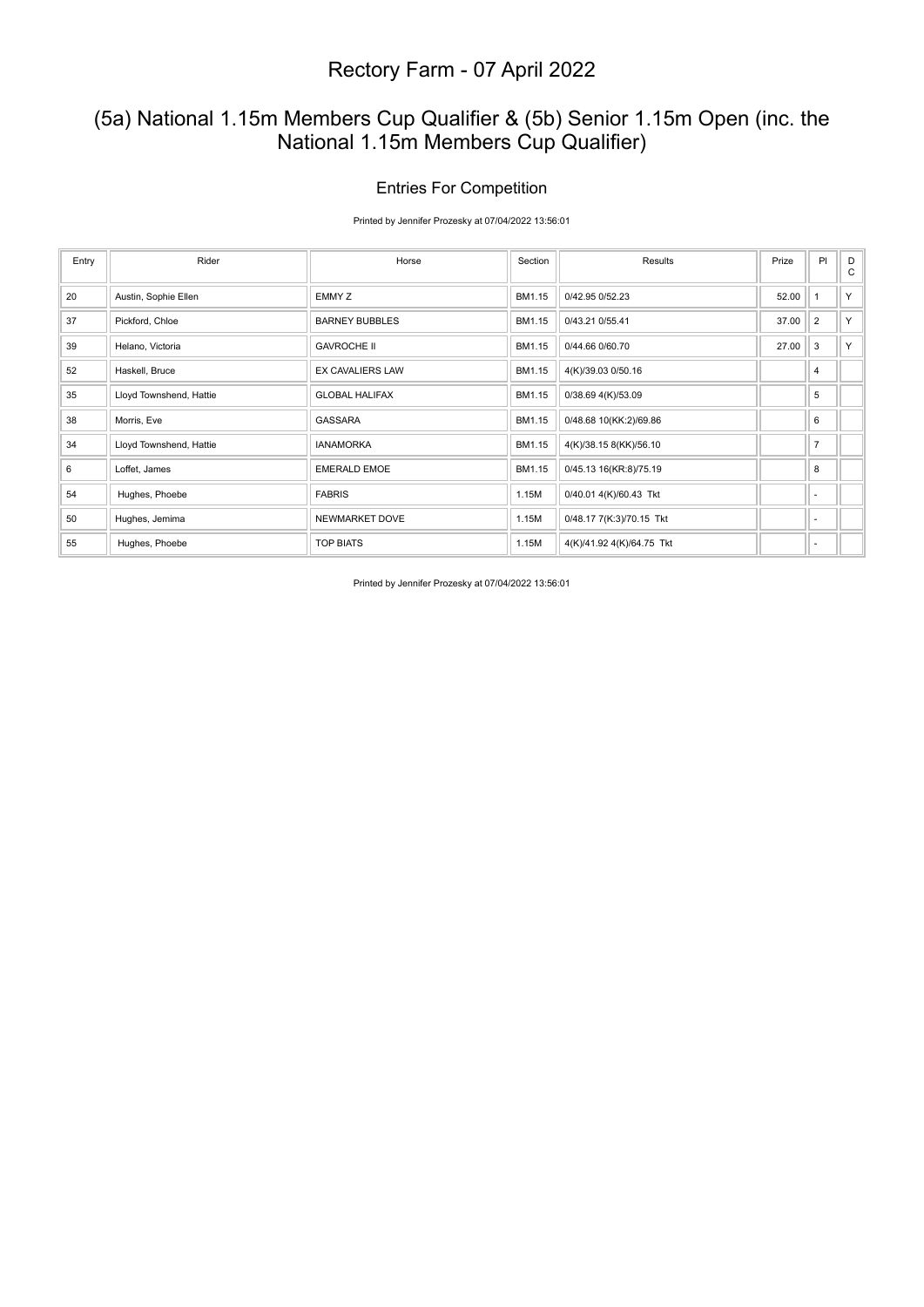## (6a) Equitop GLME Senior Foxhunter First Round & (6b) Senior 1.20m Open

### Entries For Competition

Printed by Jennifer Prozesky at 07/04/2022 14:51:08

| Entry          | Rider                | Horse                       | Section | Results                  | Prize | PI             | D<br>$\mathsf{C}$ |
|----------------|----------------------|-----------------------------|---------|--------------------------|-------|----------------|-------------------|
| 9              | Wilkes, Emma         | CASTLERICHMOND WILLIAM      | F       | 0/43.34 0/49.45          | 52.00 | $\mathbf{1}$   | Y.                |
| 12             | Campbell, Nicholas   | DISCRETTE DE LAUME          | 1.20M   | 0/40.57 0/52.57          | 37.00 | $\overline{2}$ | Y.                |
| 20             | Austin, Sophie Ellen | EMMY Z                      | E       | 0/42.72 0/54.45          | 27.00 | $\mathbf{3}$   | Y.                |
| 6              | Loffet, James        | <b>EMERALD EMOE</b>         | F       | 0/42.93 0/59.34          | 22.00 | 4              | Y.                |
| 50             | Hughes, Jemima       | NEWMARKET DOVE              | F       | 0/46.23 0/60.33          |       | 5              | Y.                |
| 52             | Haskell, Bruce       | <b>EX CAVALIERS LAW</b>     | F       | 0/39.70 4(K)/46.75       |       | 6              |                   |
| $\overline{7}$ | Loffet, James        | <b>GAUDI II</b>             | 1.20M   | 4(K)/39.63 0/51.18       |       | $\overline{7}$ |                   |
| 37             | Pickford, Chloe      | <b>BARNEY BUBBLES</b>       | F       | 0/40.30 4(K)/53.71       |       | 8              |                   |
| 59             | Chamberlayne, Clare  | <b>GLOBEMASTER</b>          | F       | 0/42.49 4(K)/56.72       |       | 9              |                   |
| 39             | Helano, Victoria     | <b>GAVROCHE II</b>          | F       | 4(K)/46.26 0/65.30       |       | 10             |                   |
| 31             | Chittleburgh, Sara   | <b>SWISS MAID</b>           | F       | 0/38.81 8(KK)/56.78      |       | 11             |                   |
| 49             | Woodward, Tom        | <b>LOW MOOR LUCKY</b>       | F       | 0/45.07 8(KK)/59.57      |       | 12             |                   |
| 17             | Hooker, Bradford     | <b>CASSINI'S JAMES</b>      | F       | 8(KK)/48.04 1(1)/68.02   |       | 13             |                   |
| 40             | Heleno, Manuel       | <b>MISSISSIPPI X</b>        | F       | 4(K)/44.80 12(KKK)/57.14 |       | 14             |                   |
| 19             | Higgins, Annette     | MGH CRUISARDO STREET        | 1.20M   | (FR)/--.-- Elim-FR       |       | ٠              |                   |
| 19             | Higgins, Annette     | <b>MGH CRUISARDO STREET</b> | 1.20M   | 0/43.22 4(K)/57.07 HC    |       | ٠              |                   |

Printed by Jennifer Prozesky at 07/04/2022 14:51:08